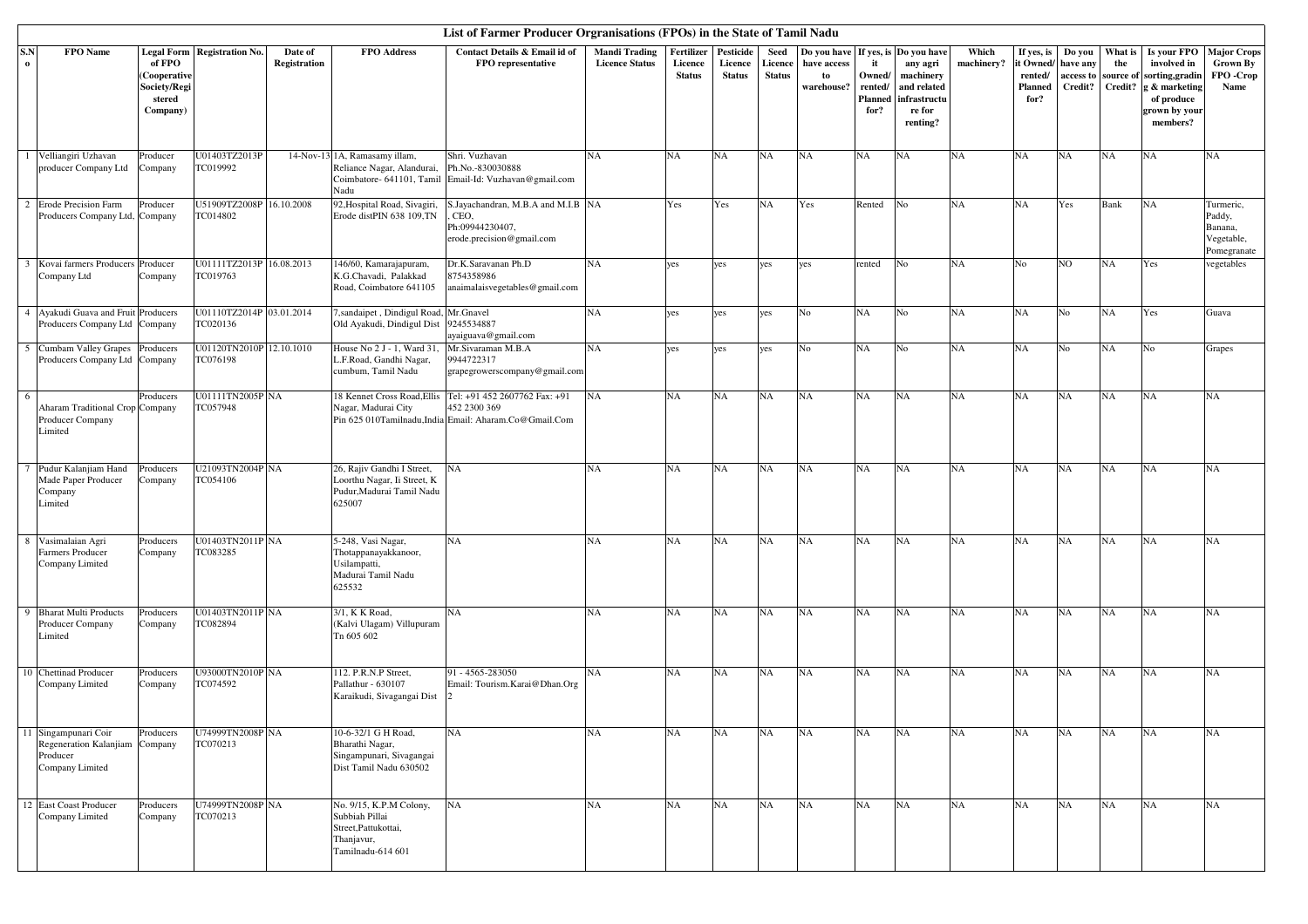|                 |                                                                             |                                                              |                               |                         |                                                                                                                                  | List of Farmer Producer Orgranisations (FPOs) in the State of Tamil Nadu |                                               |                                        |                                       |                                  |                                                                       |                                            |                                                                            |                     |                                                      |                     |                                  |                                                                                                                               |                                                            |
|-----------------|-----------------------------------------------------------------------------|--------------------------------------------------------------|-------------------------------|-------------------------|----------------------------------------------------------------------------------------------------------------------------------|--------------------------------------------------------------------------|-----------------------------------------------|----------------------------------------|---------------------------------------|----------------------------------|-----------------------------------------------------------------------|--------------------------------------------|----------------------------------------------------------------------------|---------------------|------------------------------------------------------|---------------------|----------------------------------|-------------------------------------------------------------------------------------------------------------------------------|------------------------------------------------------------|
| S.N<br>$\bf{0}$ | FPO Name                                                                    | of FPO<br>(Cooperative<br>Society/Regi<br>stered<br>Company) | Legal Form Registration No.   | Date of<br>Registration | FPO Address                                                                                                                      | Contact Details & Email id of<br>FPO representative                      | <b>Mandi Trading</b><br><b>Licence Status</b> | Fertilizer<br>Licence<br><b>Status</b> | Pesticide<br>Licence<br><b>Status</b> | Seed<br>Licence<br><b>Status</b> | Do you have If yes, is Do you have<br>have access<br>to<br>warehouse? | it<br>Owned/<br>rented/<br>Planned<br>for? | any agri<br>machinery<br>and related<br>infrastructu<br>re for<br>renting? | Which<br>machinery? | If yes, is<br>it Owned<br>rented/<br>Planned<br>for? | have any<br>Credit? | Do you What is<br>the<br>Credit? | Is your FPO<br>involved in<br>access to source of sorting, gradin<br>g & marketing<br>of produce<br>grown by your<br>members? | <b>Major Crops</b><br><b>Grown By</b><br>FPO -Crop<br>Name |
|                 | 13 Ulavan Producer<br>Company Limited                                       | Producers<br>Company                                         | U01119TZ2012P NA<br>TC018496  |                         | 204, Bhavani Main Road,<br>Erode-Tamil Nadu 63800                                                                                | NA                                                                       | NA                                            | <b>NA</b>                              | NA                                    | NA                               | NA                                                                    | <b>NA</b>                                  | NA                                                                         | <b>NA</b>           | NA                                                   | NA                  | <b>NA</b>                        | <b>NA</b>                                                                                                                     | NA                                                         |
|                 | 14 Turmeric India Producer<br><b>Agriculture Company</b><br>Limited.        | Producers<br>Company                                         | U01404TZ2012 NA<br>PTC018915  |                         | Ragupathy Naicken<br>Palayamerode, 638002<br>Tamilnadu.India                                                                     | NA                                                                       | <b>NA</b>                                     | <b>NA</b>                              | NA                                    | NA                               | NA                                                                    | <b>NA</b>                                  | NA                                                                         | <b>NA</b>           | NA                                                   | NA                  | <b>NA</b>                        | NA                                                                                                                            | <b>NA</b>                                                  |
|                 | 15 Sangamam Banana<br>Producer Company<br>Limited                           | Producers<br>Company                                         | U01110TN2014 NA<br>PTC020390) |                         | 1049, Sakthi Nagar, 4Th<br>Street, Kalingarayanpalayam,<br>Bhavani Taluk, Erode-<br>638301, Tamilnadu                            | NA                                                                       | NA                                            | <b>NA</b>                              | NA                                    | NA                               | NA                                                                    | NA                                         | NA                                                                         | <b>NA</b>           | NA                                                   | NA                  | <b>NA</b>                        | <b>NA</b>                                                                                                                     | NA                                                         |
|                 | 16 Integrated Primery<br>Producer Company<br>Limited                        | Producers<br>Company                                         | U01400TN2012P NA<br>TC085592  |                         | New No.5, Old No.43,<br>Navarathna Gardens, 2Nd<br>Street,<br>Ekkattuthangal, Chennai,<br>Tamil Nadu                             | NA                                                                       | NA                                            | <b>NA</b>                              | NA                                    | NA                               | NA                                                                    | <b>NA</b>                                  | NA                                                                         | <b>NA</b>           | NA                                                   | NA                  | NA                               | NA                                                                                                                            | <b>NA</b>                                                  |
|                 | 17 Noble Herbal Drugs<br>Consortium Producer<br>Company<br>Limited          | Producers<br>Company                                         | U01117TN2008P NA<br>TC068106  |                         | No.3, Puzhal, Kavangarai,<br>Kannapasamy Nagar,<br>Siddikiya<br>Street, Chennai, Tamil Nadu<br>600066                            | N <sub>A</sub>                                                           | NA                                            | NA                                     | $_{\rm NA}$                           | NA                               | NA                                                                    | NA                                         | NA                                                                         | <b>NA</b>           | NA                                                   | $_{\rm NA}$         | NA                               | <b>NA</b>                                                                                                                     | NA                                                         |
|                 | 18 Small And Marginal<br>Agriculture (India)<br>Producer<br>Company Limited | Producers<br>Company                                         | U01100TN2011P NA<br>TC083514  |                         | First Floor, No.23, West<br>Park Road, Shenoy<br>Nagar, Chennai,<br>Tamil Nadu-600030.                                           | Ganesh.Dhanbds@Gmail.Com                                                 | NA                                            | NA                                     | NA                                    | NA                               | NA                                                                    | NA                                         | NA                                                                         | <b>NA</b>           | NA                                                   | NA                  | NA                               | <b>NA</b>                                                                                                                     | NA                                                         |
|                 | 19 Just Change India<br>Producer Company<br>Limited                         | Producers<br>Company                                         | U51909TZ2006P NA<br>TC012462  |                         | Post Box.2, Thottamoola,<br>Gudalur, The Nilgiris Dist<br>Tn-643 212                                                             | 91-4262-<br>261562 +91-4262-261504<br>Team@Justchangeindia.Com           | <b>NA</b>                                     | <b>NA</b>                              | NA                                    | NA                               | NA                                                                    | NA                                         | NA                                                                         | <b>NA</b>           | NA                                                   | NA                  | <b>NA</b>                        | <b>NA</b>                                                                                                                     | NA                                                         |
|                 | 20 Kalanjiam Bio-Energy<br>Producer Company<br>Limited                      | Producers<br>Company                                         | U01119TN2004P NA<br>TC054291  |                         | Muthukulathur Road,<br>Kalanjia Nagar, Kottaimedu<br>Kamuthi,<br>Ramanathapuram, Tamil<br>Nadu 623604                            | NA                                                                       | <b>NA</b>                                     | NA                                     | $_{\rm NA}$                           | NA                               | NA                                                                    | NA                                         | NA                                                                         | <b>NA</b>           | NA                                                   | NA                  | NA                               | <b>NA</b>                                                                                                                     | NA                                                         |
|                 | 21 Ramanad Pesticide Free<br><b>Chillies Producer</b><br>Company<br>Limited | Producers<br>Company                                         | U01119TN2004P NA<br>TC053894  |                         | D-F, Santhana Vilas Illam, NA<br>Kamudhi Road,<br>Mudukulathur,<br>Ramnad Dist, Tamil Nadu-<br>623704                            |                                                                          | <b>NA</b>                                     | NA                                     | NA                                    | NA                               | NA                                                                    | <b>NA</b>                                  | NA                                                                         | <b>NA</b>           | NA                                                   | NA                  | NA                               | <b>NA</b>                                                                                                                     | <b>NA</b>                                                  |
|                 | 22 Kalanjiam Milk<br>Producer Company<br>Limited                            | Producers<br>Company                                         | U01403TN2009P NA<br>TC071221) |                         | Plot No 100 102<br>Ayekuppam Village<br>Address 2 : Kullanchavadi<br>Post<br>City: Cuddalore<br>State: Tamil Nadu<br>Pin: 607301 | Email Id:<br>Ktldairy@Rediffmail.Com                                     | NA                                            | <b>NA</b>                              | NA                                    | NA                               | NA                                                                    | NA                                         | NA                                                                         | <b>NA</b>           | NA                                                   | NA                  | NA                               | NA                                                                                                                            | <b>NA</b>                                                  |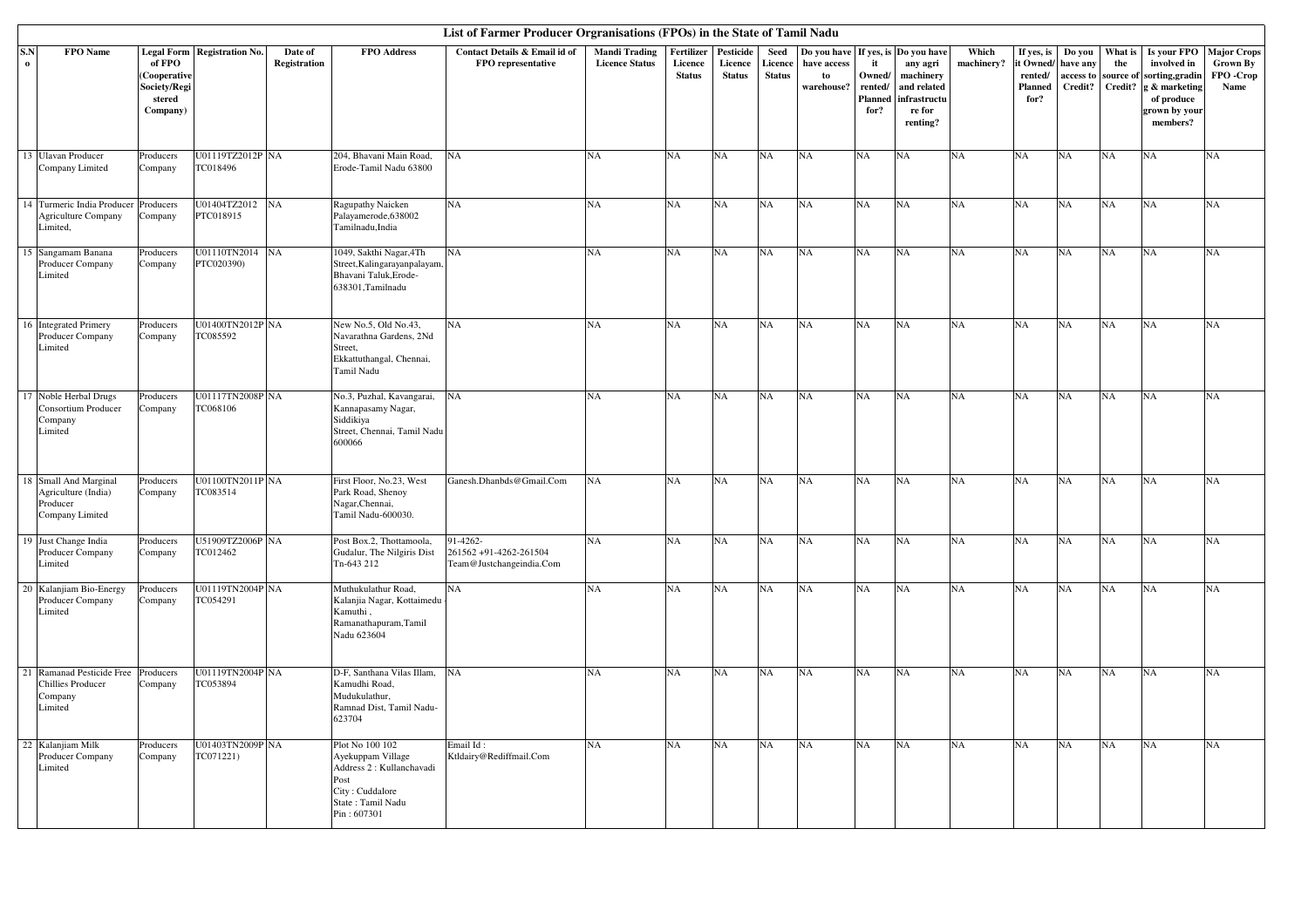|                    | List of Farmer Producer Orgranisations (FPOs) in the State of Tamil Nadu<br>FPO Name<br>Legal Form Registration No.<br><b>FPO</b> Address<br>Contact Details & Email id of<br><b>Mandi Trading</b><br>Fertilizer<br>Pesticide<br>If yes, is<br>Which<br>Do you<br>What is<br>Is your FPO   Major Crops<br>Date of<br>Seed<br>Do you have<br>Do you have<br>If yes, is<br>of FPO<br>Registration<br>FPO representative<br><b>Licence Status</b><br>machinery?<br>it Owned/<br>involved in<br>Licence<br>Licence<br>Licence<br>have access<br>it<br>any agri<br>have any<br>the<br><b>Grown By</b> |                                                    |                              |  |                                                                                                                                                                 |                                                                                             |                              |                                                           |               |               |                  |                                      |                                                                |                   |                                   |                                |                      |                                                                             |                                                                                |
|--------------------|--------------------------------------------------------------------------------------------------------------------------------------------------------------------------------------------------------------------------------------------------------------------------------------------------------------------------------------------------------------------------------------------------------------------------------------------------------------------------------------------------------------------------------------------------------------------------------------------------|----------------------------------------------------|------------------------------|--|-----------------------------------------------------------------------------------------------------------------------------------------------------------------|---------------------------------------------------------------------------------------------|------------------------------|-----------------------------------------------------------|---------------|---------------|------------------|--------------------------------------|----------------------------------------------------------------|-------------------|-----------------------------------|--------------------------------|----------------------|-----------------------------------------------------------------------------|--------------------------------------------------------------------------------|
| S.N<br>$\mathbf 0$ |                                                                                                                                                                                                                                                                                                                                                                                                                                                                                                                                                                                                  | (Cooperative<br>Society/Regi<br>stered<br>Company) |                              |  |                                                                                                                                                                 |                                                                                             |                              | <b>Status</b>                                             | <b>Status</b> | <b>Status</b> | to<br>warehouse? | Owned/<br>rented/<br>Planned<br>for? | machinery<br>and related<br>infrastructu<br>re for<br>renting? |                   | rented/<br><b>Planned</b><br>for? | access to source of<br>Credit? | Credit?              | sorting, gradin<br>g & marketing<br>of produce<br>grown by your<br>members? | FPO -Crop<br>Name                                                              |
|                    | 23 Porto Nova Women<br>Cashew Producer<br>Company Limited                                                                                                                                                                                                                                                                                                                                                                                                                                                                                                                                        | Producers<br>Company                               | U01110TN2012P NA<br>TC084986 |  | Vidiyal Nagar, Chinnoor<br>Pudupettai Village,<br>Parangipettai,<br>Cuddalore, Tamil Nadu-<br>608502                                                            | NA                                                                                          | NA                           | <b>NA</b>                                                 | <b>NA</b>     | NA            | NA               | NA                                   | NA                                                             | <b>NA</b>         | NA                                | NA                             | NA                   | <b>NA</b>                                                                   | <b>NA</b>                                                                      |
|                    | 24 Kanyakumari Cashew<br><b>Cluster Producer</b><br>Company Limited                                                                                                                                                                                                                                                                                                                                                                                                                                                                                                                              | Producers<br>Company                               | U15316TN2012P NA<br>TC085422 |  | 9-3/1, Thettivilai, Near<br>Devikumari Women<br>College, Kuzhithurai<br>,Kannyakumari,Tn 629 163                                                                | Ca.K.Suresh@Gmail.Com                                                                       | NA                           | <b>NA</b>                                                 | NA            | <b>NA</b>     | NA               | NA                                   | NA                                                             | <b>NA</b>         | NA                                | NA                             | NA                   | <b>NA</b>                                                                   | NA                                                                             |
|                    | 25 Nanjil Agricultural<br>Producer Company<br>Limited                                                                                                                                                                                                                                                                                                                                                                                                                                                                                                                                            | Producers<br>Company                               | U01400TN2012P NA<br>TC084381 |  | 58A, Rajavoor, Theckoor,<br>Marungoor, Kannyakumari, T<br>amil Nadu-<br>629 402.                                                                                | Johnohilvi@Yahoo.Co.In                                                                      | NA                           | <b>NA</b>                                                 | NA            | NA            | NA               | NA                                   | NA                                                             | NA                | NA                                | NA                             | NA                   | <b>NA</b>                                                                   | NA                                                                             |
|                    | 26 Kollimalai Mooligai<br>Producer Company<br>Limited                                                                                                                                                                                                                                                                                                                                                                                                                                                                                                                                            | Producers<br>Company                               | U51909TZ2006P NA<br>TC012503 |  | Chinna Koilur, Vallappur<br>Nadu, Kolli Hills, Namakkal<br>District, Tamil Nadu                                                                                 | NA                                                                                          | NA                           | <b>NA</b>                                                 | <b>NA</b>     | <b>NA</b>     | NA               | NA                                   | NA                                                             | NA                | NA                                | NA                             | NA                   | <b>NA</b>                                                                   | NA                                                                             |
|                    | 27 Kongu Weavers<br>Producer Company<br>Limited                                                                                                                                                                                                                                                                                                                                                                                                                                                                                                                                                  | Producers<br>Company                               | U91110TZ2004P NA<br>TC011305 |  | 151 Arasankadu<br>Anangurpanangattupalayam,<br>Devanankurichi Post<br>Tiruchengode Namakkal, Tn-<br>637 209                                                     | Kongulooms@Sanchar.Net                                                                      | NA                           | <b>NA</b>                                                 | NA            | NA            | NA               | NA                                   | NA                                                             | <b>NA</b>         | NA                                | NA                             | NA                   | <b>NA</b>                                                                   | NA                                                                             |
|                    | 28 Sri Arul Murugan Farm<br>Producer Company<br>Limited                                                                                                                                                                                                                                                                                                                                                                                                                                                                                                                                          | Producers<br>Company                               | U51101TZ2011P NA<br>TC016752 |  | 3/167-B Pachagoundan<br>Valasu, Near Petrol Bunk<br>Solasiramani, Paramathi<br>Velur, Namakkaltamil Nadu-<br>637210                                             | NA                                                                                          | NA                           | <b>NA</b>                                                 | NA            | NA            | NA               | NA                                   | NA                                                             | <b>NA</b>         | NA                                | NA                             | NA                   | <b>NA</b>                                                                   | NA                                                                             |
|                    | 29 Manamedu Handloom<br>Tex Consortium<br>Producer Company<br>Limited                                                                                                                                                                                                                                                                                                                                                                                                                                                                                                                            | Producers<br>Company                               | U17214TN2010P NA<br>TC074504 |  | 10/7, Sriram Complex,<br>Thuraiyur Bye-Pass Corner,<br>Musiri, Thiruchirapalli,<br>Tamil Nadu, 621211                                                           | NA                                                                                          | <b>NA</b>                    | <b>NA</b>                                                 | NA            | NA            | NA               | NA                                   | NA                                                             | <b>NA</b>         | NA                                | NA                             | NA                   | <b>NA</b>                                                                   | NA                                                                             |
|                    | 30 Thathiengarpettai<br>Precision Farm Producer Company<br>Company Limited,                                                                                                                                                                                                                                                                                                                                                                                                                                                                                                                      | Producers                                          | U01400TN2014P NA<br>TC094762 |  | South Mudaliar Street,<br>No.3, Ward No.4, Door<br>No.58,<br>Thathiengarpettai, Musiri<br>Taluk-621214<br>Trichy, Tamil Nadu, India                             | NA                                                                                          | <b>NA</b>                    | <b>NA</b>                                                 | NA            | <b>NA</b>     | NA               | NA                                   | NA                                                             | <b>NA</b>         | NA                                | NA                             | NA                   | <b>NA</b>                                                                   | <b>NA</b>                                                                      |
|                    | 31 Nachalur Farmers<br>Producer Company<br>Limited                                                                                                                                                                                                                                                                                                                                                                                                                                                                                                                                               | Producers<br>Company                               | TC086262                     |  | U01400TN2012P 12th june 2012 37/4, Valluvar Nagar,<br>Nachalur Post, Nangavaram Ph.NO- 4323 246678,<br>Via,<br>Kulithalai Taluk, Karur<br>Tamil Nadu-639<br>110 | nrmurugan2009@Gmail.Com<br>97512 22211<br>nfpclnch@gmail.com<br>rinithaakarikalan@gmail.com | <b>TIN</b><br>no:33263721790 | Whole sale klt-2<br>: krr/klt/66<br>Retail:<br>Krr/Klt/88 |               | $krr/641$ yes |                  | Rented                               | Yes - Seed<br>Processing<br>machine                            | Fowler<br>Westrup | Owned                             | Yes                            | ADFT(N Yes<br>ABARD) |                                                                             | Paddy,<br>Seasame,<br>Shorghum,<br>Pulses,<br>Banana,<br>Sugarcane,<br>Topiaco |
|                    | 32 Nadayanur Agricultural<br>Producers Company<br>Limted,                                                                                                                                                                                                                                                                                                                                                                                                                                                                                                                                        | Producers<br>Company                               | U01403TN2013P NA<br>TC092594 |  | 52A,<br>Sottaiyur, Nadayanur, Karur-<br>639117<br>Tamilnadu, India                                                                                              | NA                                                                                          | NA                           | <b>NA</b>                                                 | NA            | NA            | NA               | NA                                   | NA                                                             | NA                | NA                                | NA                             | NA                   | <b>NA</b>                                                                   | NA                                                                             |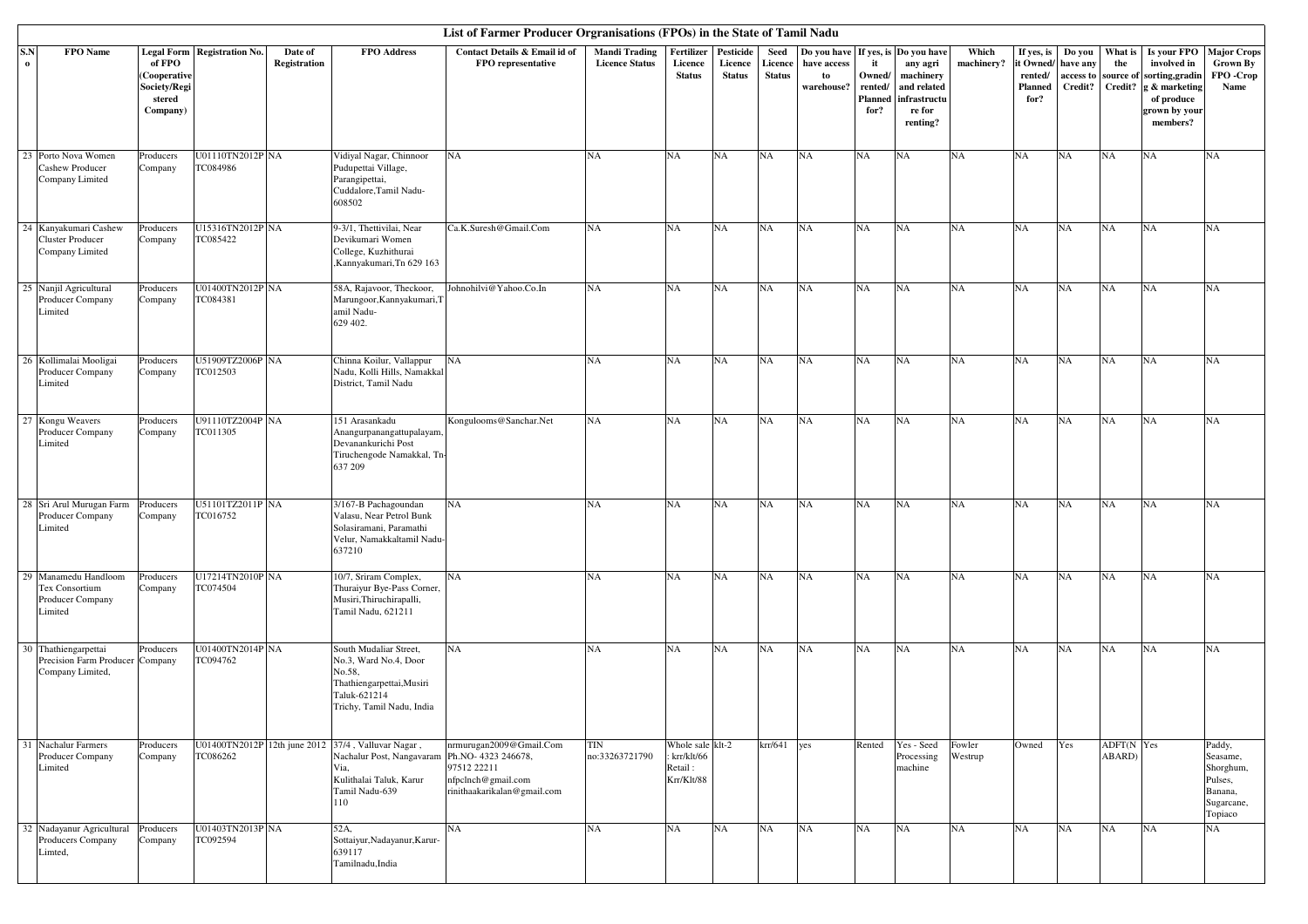|                                                                                                                                                   |                                                              |                              |                         |                                                                                                                              | List of Farmer Producer Orgranisations (FPOs) in the State of Tamil Nadu |                                               |                                        |                                       |                                  |                                                                       |                                                   |                                                                            |                     |                                          |                                         |                |                                                                                                                                          |                                                     |
|---------------------------------------------------------------------------------------------------------------------------------------------------|--------------------------------------------------------------|------------------------------|-------------------------|------------------------------------------------------------------------------------------------------------------------------|--------------------------------------------------------------------------|-----------------------------------------------|----------------------------------------|---------------------------------------|----------------------------------|-----------------------------------------------------------------------|---------------------------------------------------|----------------------------------------------------------------------------|---------------------|------------------------------------------|-----------------------------------------|----------------|------------------------------------------------------------------------------------------------------------------------------------------|-----------------------------------------------------|
| S.N<br><b>FPO</b> Name<br>$\bf{0}$                                                                                                                | of FPO<br>(Cooperative<br>Society/Regi<br>stered<br>Company) | Legal Form Registration No.  | Date of<br>Registration | <b>FPO</b> Address                                                                                                           | Contact Details & Email id of<br>FPO representative                      | <b>Mandi Trading</b><br><b>Licence Status</b> | Fertilizer<br>Licence<br><b>Status</b> | Pesticide<br>Licence<br><b>Status</b> | Seed<br>Licence<br><b>Status</b> | Do you have If yes, is Do you have<br>have access<br>to<br>warehouse? | it<br>Owned/<br>rented/<br><b>Planned</b><br>for? | any agri<br>machinery<br>and related<br>infrastructu<br>re for<br>renting? | Which<br>machinery? | If yes, is<br>rented/<br>Planned<br>for? | Do you<br>it Owned/ have any<br>Credit? | What is<br>the | Is your FPO<br>involved in<br>access to source of sorting, gradin<br>Credit? $g \&$ marketing<br>of produce<br>grown by your<br>members? | <b>Major Crops</b><br>Grown By<br>FPO -Crop<br>Name |
| 33 Nagai Agricultural<br>Producer Company<br>Limited                                                                                              | Producers<br>Company                                         | U01404TN2010P NA<br>TC075763 |                         | No.5, Mettu Bungalow,<br>New Beach Road,<br>Kadambadi.<br>Nagapattinam, Tamil Nadu-<br>611 001                               | Info@Bedroc.In                                                           | <b>NA</b>                                     | <b>NA</b>                              | NA                                    | <b>NA</b>                        | NA                                                                    | <b>NA</b>                                         | NA                                                                         | NA                  | NA                                       | <b>NA</b>                               | <b>NA</b>      | NA                                                                                                                                       | <b>NA</b>                                           |
| 34 Nagai Milk Producer<br>Company Limited                                                                                                         | Producers<br>Company                                         | U01131TN2010P NA<br>TC075759 |                         | No.5, Mettu Bungalow,<br>New Beach Road,<br>Kadambadi.<br>Nagapattinam ,Tamil Nadu-<br>611 001                               | Info@Bedroc.In                                                           | <b>NA</b>                                     | NA                                     | NA                                    | <b>NA</b>                        | NA                                                                    | <b>NA</b>                                         | NA                                                                         | <b>NA</b>           | NA                                       | <b>NA</b>                               | <b>NA</b>      | NA                                                                                                                                       | <b>NA</b>                                           |
| 35 Poompuhar Cauvery<br>Delta Farmers Producer Company<br>Company<br>Limited<br>Poompuhar Cauvery<br>Delta Farmers Producer<br>Company<br>Limited | Producers                                                    | U01110TN2010P NA<br>TC076513 |                         | 584.A Manthakarai, Near<br>Tncsc, Main Road,<br>Poompuhar<br>Village, Poompuhar Post,<br>Nagapattinam, Tamil Nadu-<br>609105 | <b>NA</b>                                                                | <b>NA</b>                                     | NA                                     | <b>NA</b>                             | <b>NA</b>                        | NA                                                                    | <b>NA</b>                                         | NA                                                                         | <b>NA</b>           | NA                                       | NA                                      | <b>NA</b>      | <b>NA</b>                                                                                                                                | <b>NA</b>                                           |
| 36 United Small Sea<br>Fisherman Producer<br>Company Limited                                                                                      | Producers<br>Company                                         | U05000TN2011P NA<br>TC082318 |                         | No. 208, Nambiyar Nagar,<br>Amman Koil Street,<br>Nagapattinam,<br>Tamil Nadu- 611001                                        | NA                                                                       | <b>NA</b>                                     | NA                                     | <b>NA</b>                             | <b>NA</b>                        | NA                                                                    | <b>NA</b>                                         | NA                                                                         | <b>NA</b>           | NA                                       | NA                                      | NA             | <b>NA</b>                                                                                                                                | <b>NA</b>                                           |
| 37 Vedham Cashew<br>Producer Company<br>Limited                                                                                                   | Producers<br>Company                                         | U01400TN2012P NA<br>TC086088 |                         | Pandarathan Kadu.<br>Pushpavanam, Vedaranyam<br>Taluk.<br>Nagapattinam, Tamil Nadu-<br>614809                                | NA                                                                       | <b>NA</b>                                     | <b>NA</b>                              | <b>NA</b>                             | <b>NA</b>                        | <b>NA</b>                                                             | <b>NA</b>                                         | NA                                                                         | <b>NA</b>           | <b>NA</b>                                | NA                                      | <b>NA</b>      | NA                                                                                                                                       | <b>NA</b>                                           |
| 38 Cauvery Farmers<br>Producer Company Ltd                                                                                                        | Producers<br>Company                                         | U01400TN2014P NA<br>TC094830 |                         | No.1A/1, Thiruvarur<br>Road, Kilvelur, 611104<br>Nagapattinam<br>District, Tamilnadu                                         | NA                                                                       | N <sub>A</sub>                                | NA                                     | NA                                    | <b>NA</b>                        | NA                                                                    | <b>NA</b>                                         | NA                                                                         | <b>NA</b>           | NA                                       | NA                                      | <b>NA</b>      | NA                                                                                                                                       | N <sub>A</sub>                                      |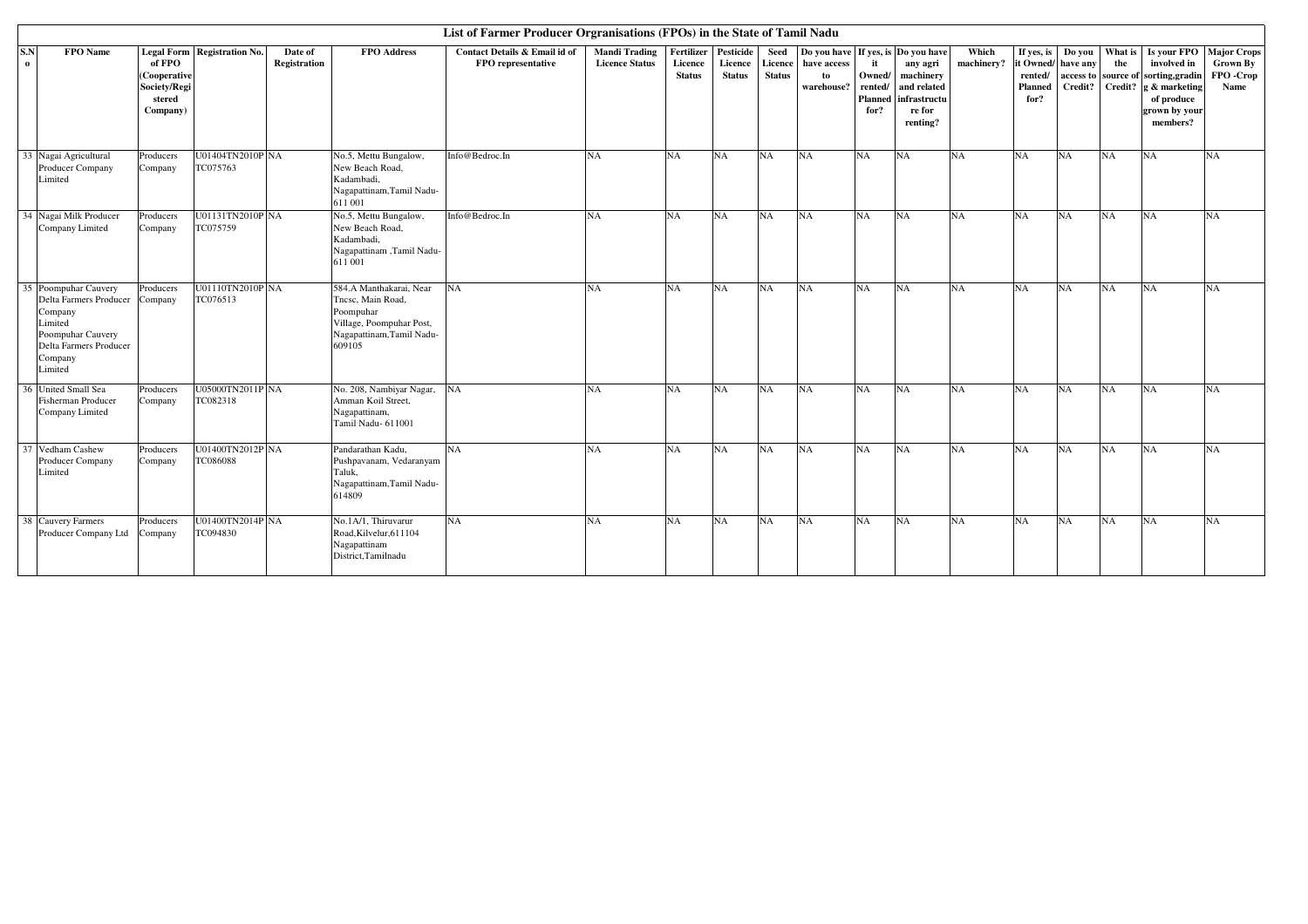|                                                                                                               |                                                              |                              |                         |                                                                                                                                        | List of Farmer Producer Orgranisations (FPOs) in the State of Tamil Nadu |                                               |                                        |                                       |                                  |                                                                       |                                             |                                                                            |                     |                                                       |                               |                           |                                                                                                                |                                                          |
|---------------------------------------------------------------------------------------------------------------|--------------------------------------------------------------|------------------------------|-------------------------|----------------------------------------------------------------------------------------------------------------------------------------|--------------------------------------------------------------------------|-----------------------------------------------|----------------------------------------|---------------------------------------|----------------------------------|-----------------------------------------------------------------------|---------------------------------------------|----------------------------------------------------------------------------|---------------------|-------------------------------------------------------|-------------------------------|---------------------------|----------------------------------------------------------------------------------------------------------------|----------------------------------------------------------|
| S.N<br><b>FPO</b> Name<br>$\mathbf{o}$                                                                        | of FPO<br>(Cooperative<br>Society/Regi<br>stered<br>Company) | Legal Form Registration No.  | Date of<br>Registration | <b>FPO</b> Address                                                                                                                     | Contact Details & Email id of<br>FPO representative                      | <b>Mandi Trading</b><br><b>Licence Status</b> | Fertilizer<br>Licence<br><b>Status</b> | Pesticide<br>Licence<br><b>Status</b> | Seed<br>Licence<br><b>Status</b> | Do you have If yes, is Do you have<br>have access<br>to<br>warehouse? | Owned/<br>rented/<br><b>Planned</b><br>for? | any agri<br>machinery<br>and related<br>infrastructu<br>re for<br>renting? | Which<br>machinery? | If yes, is<br>it Owned/<br>rented/<br>Planned<br>for? | Do you<br>have any<br>Credit? | What is<br>the<br>Credit? | involved in<br>access to source of sorting, gradin<br>g & marketing<br>of produce<br>grown by your<br>members? | Is your FPO Major Crops<br>Grown By<br>FPO -Crop<br>Name |
| Akshya Cashew<br>39<br>Producer Company<br>Limited                                                            | Producers<br>Company                                         | U01403TN2012P NA<br>TC086124 |                         | No 300, Kasim Nagar,<br>Putur, Sirkali Taluk<br>,Nagapattinam,Tamil Nadu<br>608<br>109                                                 | Ruwaputhur@Gmail.Com                                                     | <b>NA</b>                                     | NA                                     | NA                                    | NA                               | NA                                                                    | <b>NA</b>                                   | NA                                                                         | <b>NA</b>           | <b>NA</b>                                             | <b>NA</b>                     | <b>NA</b>                 | NA                                                                                                             | <b>NA</b>                                                |
| 40 Nannilam Agrarian<br><b>Producer Company</b><br>Limited                                                    | Producers<br>Company                                         | U01400TN2012P NA<br>TC084893 |                         | No.199, South Street,<br>Koththavasal, Nannilam,<br>Tiruvarur,<br>Tamil Nadu-609 503                                                   | Sattanathan Ca2011@Gmail.Com NA                                          |                                               | <b>NA</b>                              | <b>NA</b>                             | NA                               | NA                                                                    | <b>NA</b>                                   | NA                                                                         | <b>NA</b>           | NA                                                    | <b>NA</b>                     | <b>NA</b>                 | NA                                                                                                             | <b>NA</b>                                                |
| 41 Pachaimalai Herbal<br>Producer Company<br>Limited                                                          | Producers<br>Company                                         | U85190TN2007P NA<br>TC064760 |                         | Naduppathai, Kulathukadu,<br>Arumbavoor<br>Post, Veppanthattai Taluk,<br>Perambalur, Tamil Nadu-<br>621103.                            | Aiohnmoris@Hotmail.Com                                                   | <b>NA</b>                                     | NA                                     | NA                                    | NA                               | NA                                                                    | <b>NA</b>                                   | NA                                                                         | <b>NA</b>           | NA                                                    | NA                            | <b>NA</b>                 | NA                                                                                                             | <b>NA</b>                                                |
| 42 Pazhaverkadu<br>Jeevajyothi Fisherwomen Company<br>Livelihoods And<br>Services Producer<br>Company Limited | Producers                                                    | U05005TN2009P NA<br>TC072942 |                         | Jameelabad Road,<br>Jameelabad Village,<br>Pazhaverkadu Post,<br>Thiruvallur, Tamil Nadu-<br>601205.                                   | Jantony_Raj@Hotmail.Com                                                  | <b>NA</b>                                     | <b>NA</b>                              | NA                                    | NA                               | NA                                                                    | <b>NA</b>                                   | <b>NA</b>                                                                  | <b>NA</b>           | NA                                                    | <b>NA</b>                     | <b>NA</b>                 | <b>NA</b>                                                                                                      | <b>NA</b>                                                |
| 43 Periyakulam Coir Cluster Producers<br>Kalanjiam Producer<br>Company<br>Limited                             | Company                                                      | U01403TN2009P NA<br>TC070744 |                         | Coir Society Coir Complex, Pecockpcltd@Gmail.Com<br>Sathankovil Pirivu<br>Sengulathupatti,<br>Periyakulam, Theni, Tamil<br>Nadu-625601 |                                                                          | <b>NA</b>                                     | NA                                     | NA                                    | NA                               | NA                                                                    | <b>NA</b>                                   | NA                                                                         | <b>NA</b>           | <b>NA</b>                                             | <b>NA</b>                     | <b>NA</b>                 | <b>NA</b>                                                                                                      | <b>NA</b>                                                |
| 44 Reddiarchatram<br>Sustainable Agriculture<br>Producer<br>Company Limited                                   | Producers<br>Company                                         | U01403TZ2010P NA<br>TC016029 |                         | Renga Farm, Kannivadi Po, Hanu_Viki@Yahoo.Co.<br>Dindigul, Tamil Nadu-<br>624705                                                       |                                                                          | <b>NA</b>                                     | NA                                     | NA                                    | NA                               | <b>NA</b>                                                             | <b>NA</b>                                   | NA                                                                         | <b>NA</b>           | <b>NA</b>                                             | NA                            | <b>NA</b>                 | NA                                                                                                             | <b>NA</b>                                                |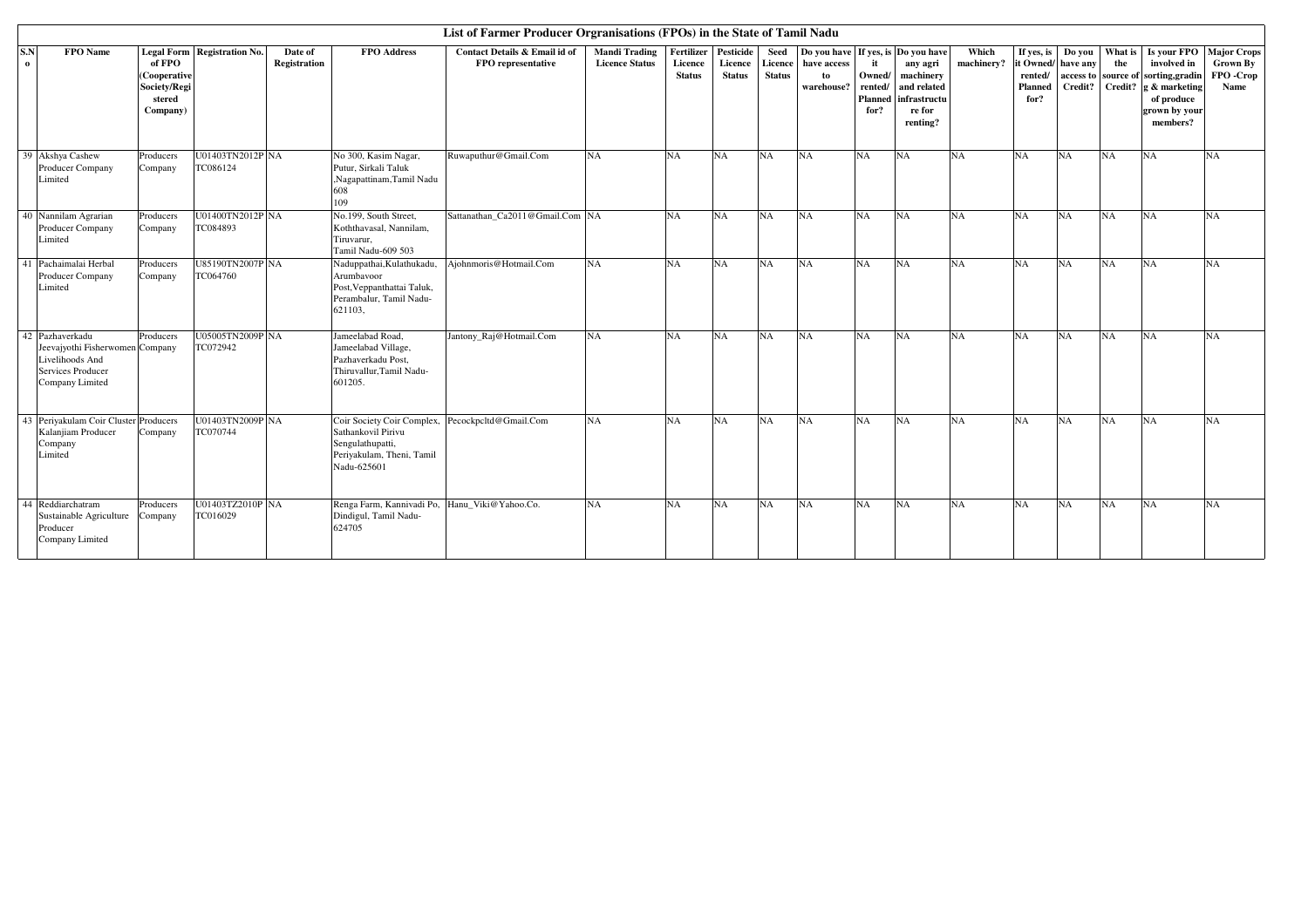|                 |                                                                              |                                                              |                                      |                         |                                                                                                                                                                | List of Farmer Producer Orgranisations (FPOs) in the State of Tamil Nadu                                            |                                               |                                        |                                       |                                  |                                                |                                                                                                                    |                                                                                           |                                                         |                                                              |                                                      |                           |                                                                                                          |                                                    |
|-----------------|------------------------------------------------------------------------------|--------------------------------------------------------------|--------------------------------------|-------------------------|----------------------------------------------------------------------------------------------------------------------------------------------------------------|---------------------------------------------------------------------------------------------------------------------|-----------------------------------------------|----------------------------------------|---------------------------------------|----------------------------------|------------------------------------------------|--------------------------------------------------------------------------------------------------------------------|-------------------------------------------------------------------------------------------|---------------------------------------------------------|--------------------------------------------------------------|------------------------------------------------------|---------------------------|----------------------------------------------------------------------------------------------------------|----------------------------------------------------|
| S.N<br>$\bf{o}$ | FPO Name                                                                     | of FPO<br>(Cooperative<br>Society/Regi<br>stered<br>Company) | <b>Legal Form   Registration No.</b> | Date of<br>Registration | <b>FPO</b> Address                                                                                                                                             | Contact Details & Email id of<br>FPO representative                                                                 | <b>Mandi Trading</b><br><b>Licence Status</b> | Fertilizer<br>Licence<br><b>Status</b> | Pesticide<br>Licence<br><b>Status</b> | Seed<br>Licence<br><b>Status</b> | Do you have<br>have access<br>to<br>warehouse? | If yes, is<br>it<br>Owned/<br>rented/<br>Planned<br>for?                                                           | Do you have<br>any agri<br>machinery<br>and related<br>infrastructu<br>re for<br>renting? | Which<br>machinery?                                     | If yes, is<br>it Owned/<br>rented/<br><b>Planned</b><br>for? | Do you<br>have any<br>access to source of<br>Credit? | What is<br>the<br>Credit? | Is your FPO<br>involved in<br>sorting,gradin<br>g & marketing<br>of produce<br>grown by your<br>members? | <b>Major Crops</b><br>Grown By<br>FPO-Crop<br>Name |
|                 | 45 Oddanchatram Murungai<br>Producer Company<br>Limited                      | Producers<br>Company                                         | U01110TZ2014P NA<br>TC020178         |                         | No.10/74F, Naga Complex,<br>Opp. Police Station,<br>Idayakottai,<br>Dindigul-624704Tamilnadu<br>20 Coimbator                                                   | NA                                                                                                                  | <b>NA</b>                                     | <b>NA</b>                              | NA                                    | <b>NA</b>                        | NA                                             | NA                                                                                                                 | NA                                                                                        | <b>NA</b>                                               | NA                                                           | <b>NA</b>                                            | NA                        | NA                                                                                                       | NA                                                 |
|                 | 46 Tamilnadu Precision<br>Farm Producer Company Company<br>Limited           | Producers                                                    | U01409TZ2010P NA<br>TC015897         |                         | Old No; 22, New No; 32,<br>Om Ganesh Nagar,<br>Vadavalli,<br>Coimbatore, Tamil Nadu<br>641041                                                                  | <b>NA</b>                                                                                                           | <b>NA</b>                                     | <b>NA</b>                              | NA                                    | NA                               | NA                                             | NA                                                                                                                 | NA                                                                                        | <b>NA</b>                                               | NA                                                           | NA                                                   | NA                        | NA                                                                                                       | NA                                                 |
|                 | 47 Thiruvalluvar Farmers<br>Producer Company<br>Limited                      | Producers<br>Company                                         | U01403TZ2012P NA<br>TC018691         |                         | Door No.4/79 B1, Main<br>Road, Thumbal Post, Attur<br>Taluk,<br>Salem, Tamil Nadu 636114                                                                       | <b>NA</b>                                                                                                           | NA                                            | <b>NA</b>                              | NA                                    | NA                               | NA                                             | NA                                                                                                                 | NA                                                                                        | <b>NA</b>                                               | NA                                                           | NA                                                   | <b>NA</b>                 | NA                                                                                                       | NA                                                 |
|                 | 48 Dharmapuri District<br>Minor Millet Farmer<br>Producer<br>Company Limited | Producers<br>Company                                         | U01111TZ2014P NA<br>TC020138         |                         | 2/132, Gowrichetti<br>Patti, Diliyanoor,<br>Pennagaram<br>Taluk, Dharmapuri-636813<br>Tamilnadu                                                                | NA                                                                                                                  | <b>NA</b>                                     | <b>NA</b>                              | NA                                    | NA                               | NA                                             | NA                                                                                                                 | NA                                                                                        | <b>NA</b>                                               | NA                                                           | NA                                                   | <b>NA</b>                 | NA                                                                                                       | NA                                                 |
|                 | 49 Rajapalayam Precision<br>Farmers Producer<br>Company<br>Limited           | Producers<br>Company                                         | U01403TN2013P NA<br>TC091326         |                         | 8B, Subburaja Madam<br>Street, Rajapalayam -<br>626117<br>Tamilnadu, India                                                                                     | NA                                                                                                                  | <b>NA</b>                                     | <b>NA</b>                              | NA                                    | <b>NA</b>                        | NA                                             | NA                                                                                                                 | NA                                                                                        | <b>NA</b>                                               | NA                                                           | NA                                                   | <b>NA</b>                 | NA                                                                                                       | NA                                                 |
|                 | 50 Assefa Livestock<br>Producer Company<br>Limited                           | Producers<br>Company                                         | U01400TN2013P NA<br>TC093390         |                         | 64, Chettiyar Street,<br>Kariapatti-626106<br>Virudhunagar<br>Total 49                                                                                         | NA                                                                                                                  | <b>NA</b>                                     | <b>NA</b>                              | NA                                    | <b>NA</b>                        | NA                                             | NA                                                                                                                 | NA                                                                                        | <b>NA</b>                                               | NA                                                           | NA                                                   | NA                        | NA                                                                                                       | NA                                                 |
|                 | 51 Cauvery Delta Agro<br>Producer Company Ltd Company                        | Producers                                                    | U01403TN2014P NA<br>RC097270         |                         | 404, H.I.G. Type, New<br>Housing Unit, Thanjavur-<br>613 005                                                                                                   | Mr. R. Pannir Selvam<br><b>Managing Director</b><br>9443140199<br>Email. Id-cdapclfpo@gmail.com<br>infor@cdapcl.com | <b>NA</b>                                     | <b>NA</b>                              | NA                                    | NA                               | <b>NA</b>                                      | NA                                                                                                                 | NA                                                                                        | <b>NA</b>                                               | NA                                                           | <b>NA</b>                                            | <b>NA</b>                 | NA                                                                                                       | NA                                                 |
|                 | 52 Sharvani Farmers<br>Producer Company<br>Limited                           | Producers<br>Company                                         | U01111TZ2014P<br>TC020859            |                         | 12-Nov-14 Sharvani Farmers Producer<br>Company Limited,<br>Sivam Tex, 9/1D,<br>Ganapathy Nagar,<br>Kakaveri (P.O),<br>Rasipuram - 637408,<br>Tamil Nadu, India | Mr. P.Saravanan<br>Mobil No: 99943 89829<br>Email: sharvani.fpcl@gmail.com                                          | No                                            | No                                     | No                                    | No                               | N <sub>o</sub>                                 | We<br>construct<br>ing milk<br>chilling<br>and<br>processin<br>g plant of<br>capacity<br>8000<br>litres per<br>day | Yes                                                                                       | Milk chilling<br>plant<br>machinery cost<br>of 60 lakhs | NA                                                           | Yes                                                  | Bank                      | We branded<br>our milk name<br>ANI<br>We will market<br>our members<br>milk in the<br>above name.        | No                                                 |
| 53              | Erode Pulses Farmer<br>Producer Company Ltd                                  | Producer<br>Company                                          | U01403TZ2015P<br>TC021295            | 15-Apr-15               | No. 204, Seekatti,<br>Arepalayam-P.O.<br>Sathyamangalam- 638 401-<br>Tamil Nadu                                                                                | Dr. E. Vadival<br>09443720160<br>erode.precision@gmail.com                                                          | <b>NA</b>                                     | NA                                     | NA                                    | NA                               | NA                                             | NA                                                                                                                 | NA                                                                                        | <b>NA</b>                                               | NA                                                           | <b>NA</b>                                            | NA                        | NA                                                                                                       | NA                                                 |